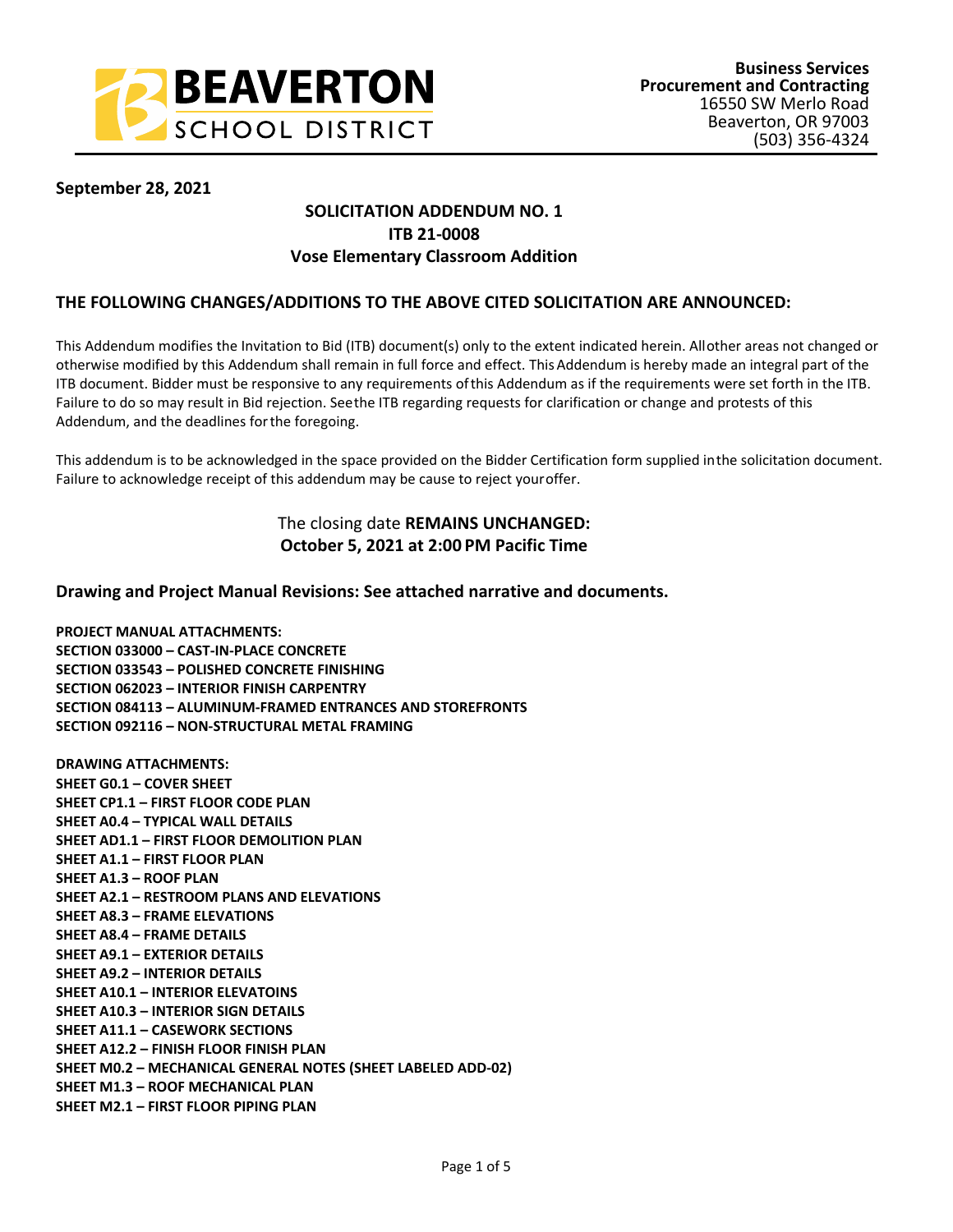#### **SHEET M7.1 – MECHANICAL DETAILS AND SECTIONS (SHEET LABELED ADD-02) SHEET M8.1 – MECHANICAL SCHEDULES (SHEET LABELED ADD 01 & ADD 02) SHEET E1.1 – LIGHTING PLAN, LEVEL 1 SHEET E2.3 – ROOF POWER PLAN, LEVEL 1 SHEET E7.1 – ELECTRICAL SCHEDULES SHEET E8.1 – PANEL SCHEDULES**

## **CLARIFICATONS**:

**See included "Vose Site logistics plan.pdf" file for base scope relating to temporary fencing areas required during school year and access requirements.** 

| <b>QUESTION:</b>                   | Spec section 084113 mentions Sunshades and Light Shelves in section 1.2.A. Neither of these products can be<br>located on the architectural drawings. Please advise if there are any Sunshades or Light Shelves on this project.                                                                                                                                                                                                                                                                                                      |
|------------------------------------|---------------------------------------------------------------------------------------------------------------------------------------------------------------------------------------------------------------------------------------------------------------------------------------------------------------------------------------------------------------------------------------------------------------------------------------------------------------------------------------------------------------------------------------|
| <b>ANSWER:</b>                     | There are no sunshades or light shelves on this project. See revised specification section 084113 for removal of<br>Light Shelves and Sunshades.                                                                                                                                                                                                                                                                                                                                                                                      |
| <b>QUESTION:</b>                   | Spec section 275319 states that "contractor shall confirm with AHJ if DAS is required for Vose ES Addition." We<br>are attempting to contact the AHJ to clarify the requirements for the DAS. Would it be possible to obtain the as-<br>built drawings for the original build to help determine if DAS will be required, and if it is, how it will be<br>incorporated into the existing building?                                                                                                                                     |
| <b>ANSWER:</b>                     | See included shop drawings of DAS system from original construction. DAS is currently provided for the facility.<br>If additional DAS capacity is needed upon completion of construction (based on AHJ testing), it can utilize the<br>existing MDF/IDF room.                                                                                                                                                                                                                                                                         |
| QUESTION:                          | Sheet AD1.1 has us "salvaging' quite a bit of upper and lower cabinets, for re-installation in the new addition.<br>These will most likely need to be dis-assembled, transported out of the building, brought back, and then re-<br>assembled. Are the lower cabinets intended to receive new countertops when re-installed? It will be all but<br>impossible to "salvage" the existing P-Lam countertops, due to the width and length of some of them, since the<br>cabinets themselves will need to be dis-assembled for transport. |
| <b>ANSWER:</b>                     | New countertops to be provided as part of this project, per interior elevations. Clarification note has been<br>added on AD1.1 as part of ADD-01 to demolish existing countertops.                                                                                                                                                                                                                                                                                                                                                    |
| <b>QUESTION:</b><br><b>ANSWER:</b> | Do we have to provide the Bidder Responsibility for and References since we are Pre-Qualified?<br>Bidders do NOT have to provide the Bidder Responsibility or References as you provided these during<br><b>Pre-Qualification.</b>                                                                                                                                                                                                                                                                                                    |
| <b>QUESTION:</b>                   | In regards to operable partitions Specification Section 102238, Sheet A8.3, Interior Frame Elevations indicates the<br>wall to be 20' wide and comprised of (7) panels. This 20' opening can be achieved with (5) panels which would<br>save money and stack depth. Modernfold can provide either option for you. Please advise how you would prefer<br>this to be priced?                                                                                                                                                            |
| <b>ANSWER:</b>                     | Provide (7) panels as indicated in design documents                                                                                                                                                                                                                                                                                                                                                                                                                                                                                   |
| <b>QUESTION:</b>                   | Will the district be releasing an elevation for the east side of the project between the courtyard and the south side<br>of the addition, or should we assume that the pattern of the Fiber Cement follows the same control lines?                                                                                                                                                                                                                                                                                                    |
| <b>ANSWER:</b>                     | East elevation of the project will follow the same control lines as the adjacent elevations. See wall section<br>3/A6.1 for construction.                                                                                                                                                                                                                                                                                                                                                                                             |
| <b>QUESTION:</b>                   | On drawing C1.0 Utility plan, there is a note that says "Bid Alternate 2 - Include all sanitary civil work outside of<br>building." This is noted on other civil drawings as well, however, when looking at the alternates listed in the<br>specifications and the Bid Schedule, Alternate 2 is to provide sinks in G106, G107, & G108. Is this alternate for the<br>sanitary civil work desired? If so, can it be numbered differently so that it does not conflict with alternate 2?                                                |
| <b>ANSWER:</b>                     | Civil alternate scope is tied to the sink alternate 2 scope. That civil work is required due to the sinks being<br>added. If the sinks of alternate 2 are not added, the civil work would not be needed.                                                                                                                                                                                                                                                                                                                              |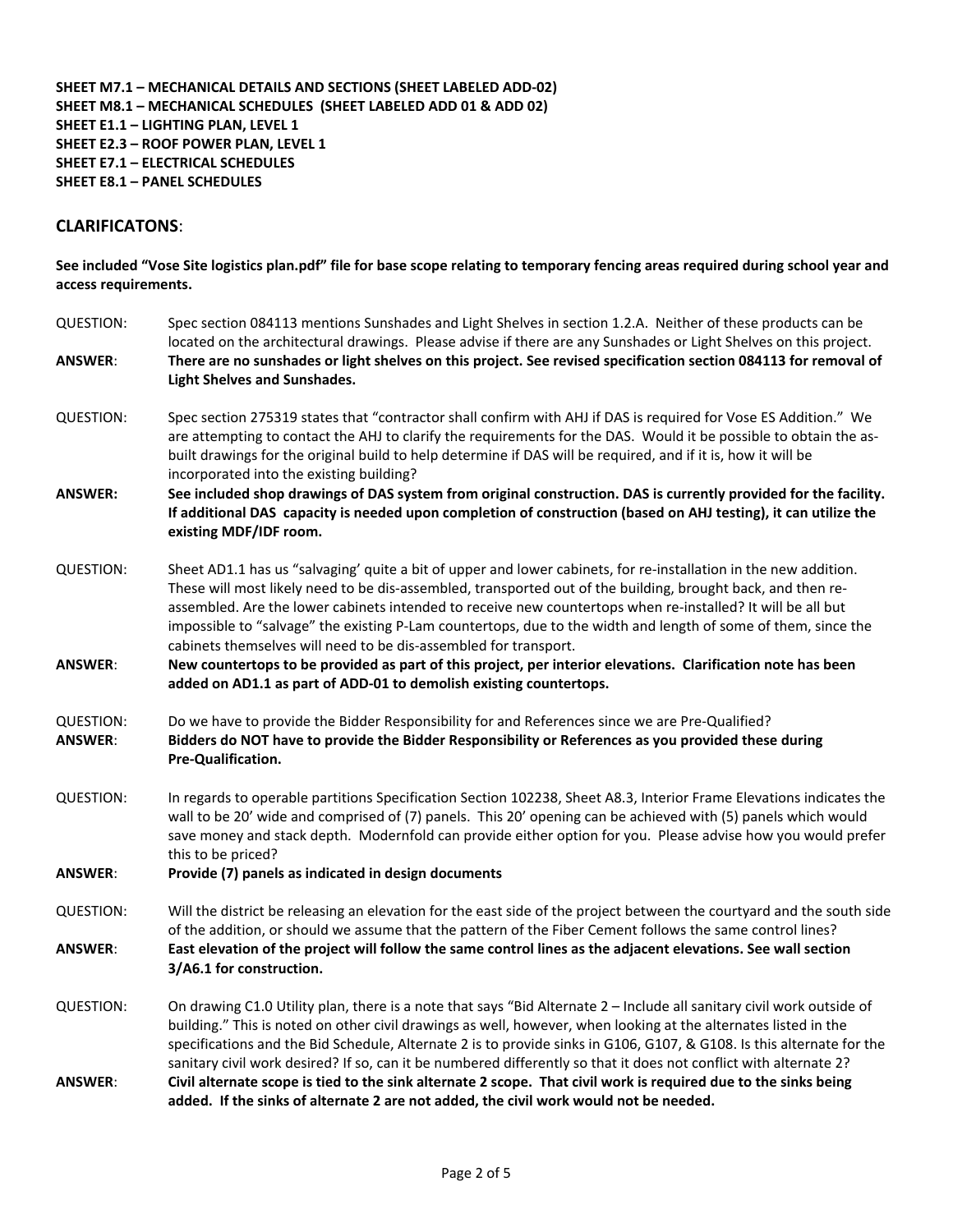| <b>QUESTION:</b>                   | Bid Alternate 2 is to provide sinks in G106, G107, & G108. On Drawing A1.1 First Floor Plan, Alternate 2 points to<br>rooms G106, G108, & G112. Please confirm the alternate is to provide sinks in these three rooms and the G108<br>note is a typo. Drawing M2.1 also shows Workroom G107 where G112 is shown on A1.1.                                                                                                                                                                                                                                                    |
|------------------------------------|-----------------------------------------------------------------------------------------------------------------------------------------------------------------------------------------------------------------------------------------------------------------------------------------------------------------------------------------------------------------------------------------------------------------------------------------------------------------------------------------------------------------------------------------------------------------------------|
| <b>ANSWER:</b>                     | Confirmed. Alternate 2 is to provide sinks in Classrooms G106 and G108 as well as Workroom G112. G107 is a<br>typo in spec section 012300 ALTERNATES and should be replaced with "G112".                                                                                                                                                                                                                                                                                                                                                                                    |
| <b>QUESTION:</b><br><b>ANSWER:</b> | Please confirm work hours during the school year?<br>Work hours at the school during the school year (Weekdays $3/28/21 - 6/9/21$ ) will be limited as follows; Large<br>demolition requiring machinery in the fenced in area abutting the school will be limited to hours beginning at<br>12:30 PM and extending to limitation set for City of Beaverton work hours. All hand tools and hand-held power<br>tools labor and use can be used throughout the workday with no limitations. See "Vose Site logistics plan.pdf"<br>for clarification on site logistics planning. |
| <b>QUESTION:</b>                   | How are the exhaust fans to be controlled? The schedule says "light occ sensor" the general notes say 'DDC to<br>control'?                                                                                                                                                                                                                                                                                                                                                                                                                                                  |
| <b>ANSWER:</b>                     | Occupancy sensors will be satisfactory.                                                                                                                                                                                                                                                                                                                                                                                                                                                                                                                                     |
| <b>QUESTION:</b>                   | Is the RTU to come with all controls needed to meet the sequence of operations? If not, can you indicate what is<br>coming with the RTU?                                                                                                                                                                                                                                                                                                                                                                                                                                    |
| <b>ANSWER:</b>                     | Yes, factory packaged controls shall be provided.                                                                                                                                                                                                                                                                                                                                                                                                                                                                                                                           |
| <b>QUESTION:</b><br><b>ANSWER:</b> | Can the relocated VAV box controls be reused?<br>Yes                                                                                                                                                                                                                                                                                                                                                                                                                                                                                                                        |
| <b>QUESTION:</b><br><b>ANSWER:</b> | Is there a chance to do a subcontractor site visit on Tuesday (9/28) in the morning?<br>No                                                                                                                                                                                                                                                                                                                                                                                                                                                                                  |
| <b>QUESTION:</b><br><b>ANSWER:</b> | Are there any days during the week of 9/27 that have early release or no school?<br>No                                                                                                                                                                                                                                                                                                                                                                                                                                                                                      |
| <b>QUESTION:</b><br><b>ANSWER:</b> | Who is the Fire Alarm System provider for this school is it JCI/Simplex like the other BSD project we just finished?<br>Current Fire Alarm monitoring system is handled by Cook Solutions Group C.O.P.S.                                                                                                                                                                                                                                                                                                                                                                    |
| <b>QUESTION:</b>                   | Does the District have a Security contractor they use, looks like there will be some new cameras and door security<br>to install?                                                                                                                                                                                                                                                                                                                                                                                                                                           |
| <b>ANSWER:</b>                     | No required Security contractor is required. District contractor used is Reece.                                                                                                                                                                                                                                                                                                                                                                                                                                                                                             |
| <b>QUESTION:</b>                   | Does the District have a Low voltage contractor they use or is it whoever. We can bid some of it but not the AV<br>classroom stuff.                                                                                                                                                                                                                                                                                                                                                                                                                                         |
| <b>ANSWER:</b>                     | No specific Low Voltage contractor is required for bidding.                                                                                                                                                                                                                                                                                                                                                                                                                                                                                                                 |
| <b>QUESTION:</b>                   | Can the bid date be pushed back to allow for responses to allowable work hours during occupied time and<br>identification of approved laydown areas and partition wall locations?                                                                                                                                                                                                                                                                                                                                                                                           |
| <b>ANSWER:</b>                     | No change in bid due date is anticipated at this time.                                                                                                                                                                                                                                                                                                                                                                                                                                                                                                                      |
| <b>QUESTION:</b><br><b>ANSWER:</b> | Identify material laydown areas, contractor parking, and locations of temporary partition walls.<br>See included "Vose Site logistics plan.pdf"                                                                                                                                                                                                                                                                                                                                                                                                                             |
| <b>QUESTION:</b><br><b>ANSWER:</b> | Could the use of metal strapping for backing be used in lieu of fire retardant treated 2x blocking?<br>No.                                                                                                                                                                                                                                                                                                                                                                                                                                                                  |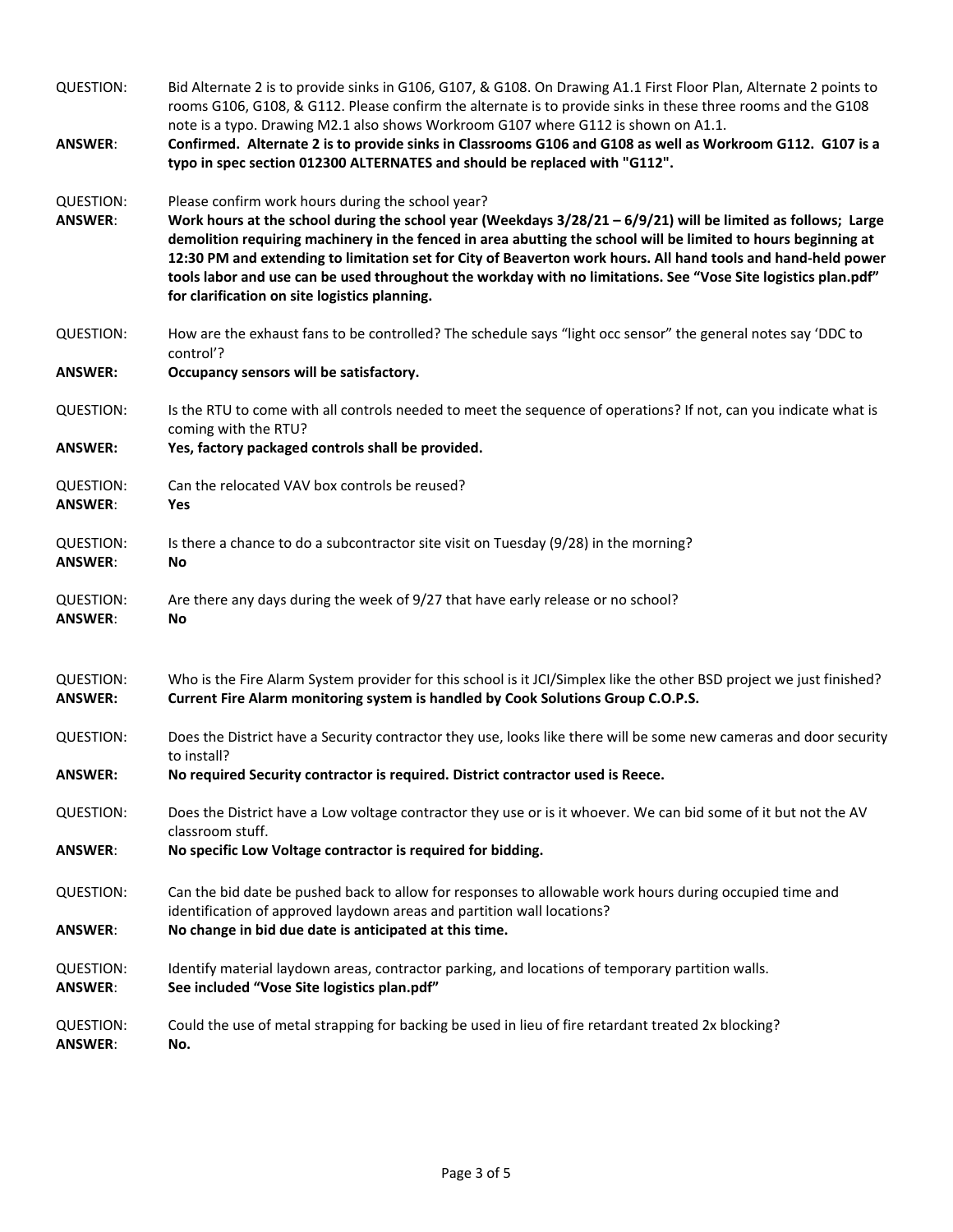## **SUBSTITUTION REQUESTS**:

Nelson Adams NACO- Visual Display Units- Markerboard, Tackboard & Accessories ASI Visual Display Products- Visual Display Units- Magnetic Marker board Panels Cascade Casework Corp Cascade Cabinets & Countertops Ardex- One Coat Moisture Control Old Mill Cabinets- Casework Manufacturer Pace Representatives- Cement Siding

#### **Approved:**

Nelson Adams NACO- Visual Display Units- Markerboard, Tackboard & Accessories Cascade Casework Corp Ardex- One Coat Moisture Control Old Mill Cabinets- Casework Manufacturer

#### **Rejected:**

ASI Visual Display Products- Visual Display Units- Magnetic Marker board Panels Cascade Cabinets & Countertops Pace Representatives- Cement Siding